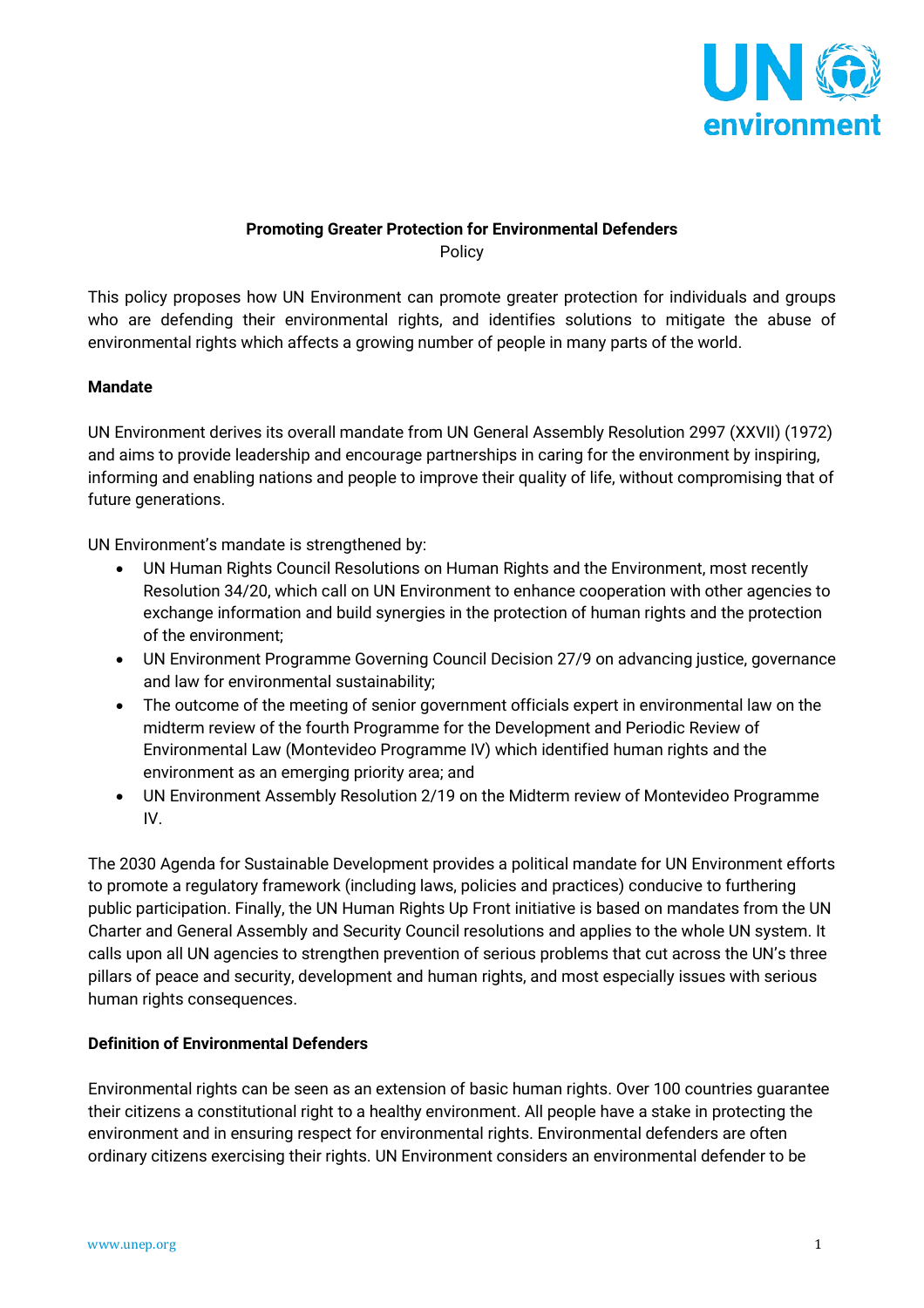

anyone (including groups of people and women human rights defenders) who is defending<sup>[1](#page-1-0)</sup> environmental rights, including constitutional rights to a clean and healthy environment, when the exercise of those rights is being threatened. $^2$  $^2$  Many environmental defenders engage in their activities through sheer necessity; a number of them do not even see or regard themselves as environmental or human rights defenders.

# **Situation of Environmental Defenders**

Violations of the environmental rights of communities and individuals are on the rise worldwide. These rights violations can partly be explained by greater competition for natural resources. The expropriation of indigenous and local communities' land by private, business or state actors at times forces these communities into forced migration in search of a better life. The disparity in power, resources and information available to powerful commercial enterprises and businesses as opposed to environmental rights defenders further contributes to a culture of indifference and even impunity with regard to environmental harms and the people they affect. Thus, more and more ordinary people are finding themselves on the frontline of the battle to defend their environmental rights from violations by corporate or state actors, and from unsustainable exploitation. In July 2017, statistics released by Global Witness revealed that, on average, three environmental defenders are being killed per week. Around 40-50% of all victims come from indigenous and local communities who are defending their lands, and their access to the natural resources their communities depend on for survival and livelihoods.<sup>[3](#page-1-2)</sup> Women environmental defenders are especially vulnerable. In fact, all forms of discrimination can lead to the targeting or vulnerability to violence of women human rights defenders, who are prone to multiple, aggravated or intersecting forms of discrimination. $^{\textrm{\text{4}}}$  $^{\textrm{\text{4}}}$  $^{\textrm{\text{4}}}$ 

The potential political sensitivities and controversies involved are acknowledged. Nonetheless, UN Environment will support the upholding of environmental rights and oppose the growing wave of violence against environmental defenders as well as the prevailing impunity with which these acts are being committed.

UN Environment will:

- **Denounce** the attacks, torture, intimidation and murders of environmental defenders;
- **Advocate** for better protection of environmental rights and the people standing up for these rights:

<span id="page-1-1"></span><span id="page-1-0"></span> $^1$  Including protecting and promoting human rights relating to the environment, water, air, land, flora, and fauna.<br><sup>2</sup> UN Special Rapporteurs have defined environmental human rights defenders as "defenders carrying out activities related to land and environmental rights, including those working on issues related to extractive industries, and<br>construction and development projects".

<span id="page-1-2"></span> $^3$  Permanent Forum on Indigenous Issues, Report on the 16<sup>th</sup> session, available at <https://undocs.org/en/E/2017/43><br> $^4$  UN General Assembly Resolution 68/181, "Promotion of the Declaration on the Right and Responsibili

<span id="page-1-3"></span>Groups and Organs of Society to Promote and Protect Universally Recognized Human Rights and Fundamental Freedoms: protecting women human rights defenders",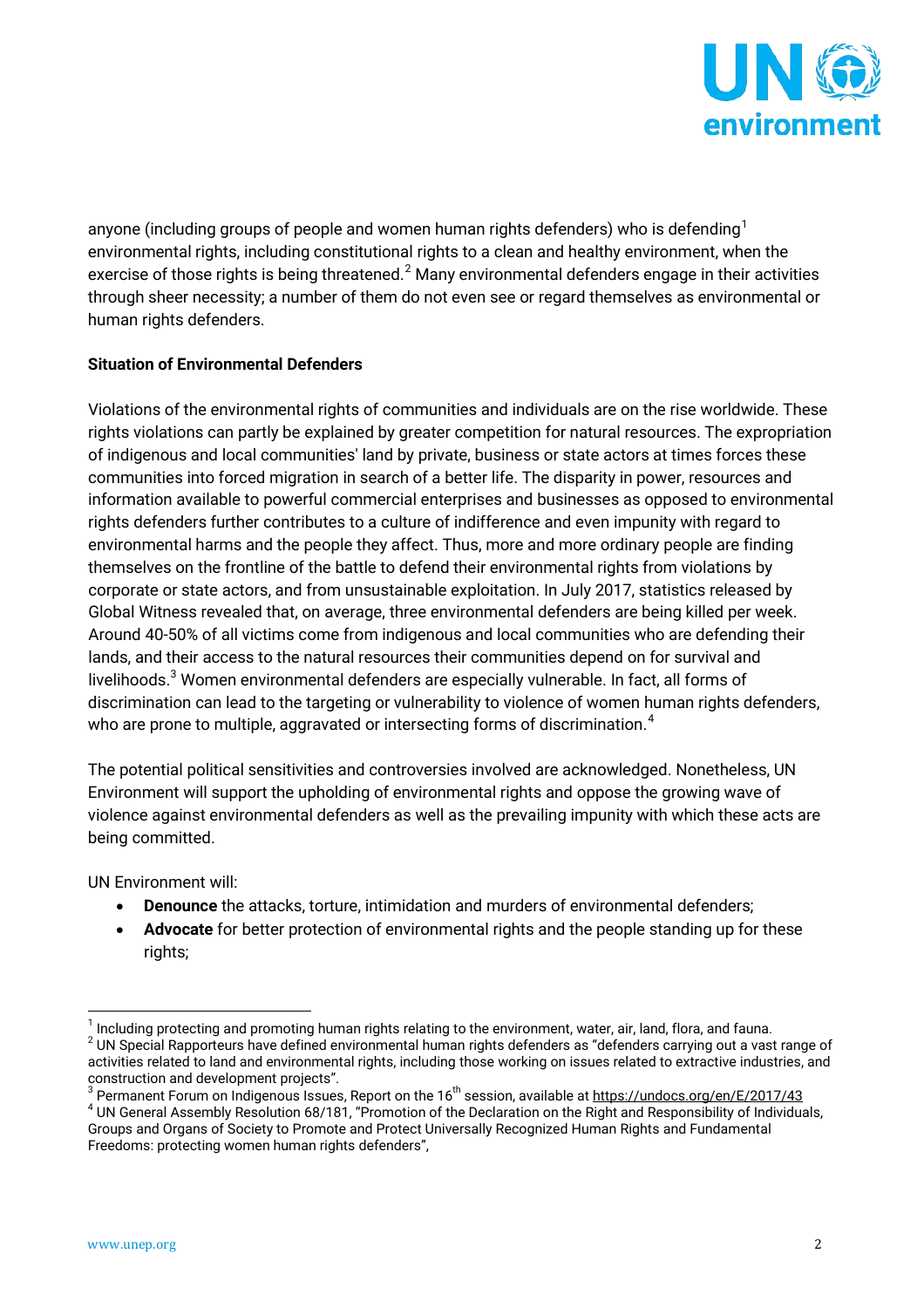

- **Support** the responsible management of natural resources, production and consumption patterns, including in protected areas, through strong institutions, effective law enforcement, and environmental rule of law; and
- **Request** government and companies' accountability from the different events where environmental defenders have been affected / murdered.

By doing so, UN Environment will:

- Contribute to ending the violence against environmental defenders;
- Assist States to address crucial issues related to environmental rights, and encourage States to recognize and support the role of ordinary citizens in environmental protection, and indigenous peoples and local communities ;
- Be responding directly to the three pillars of the UN, and the Secretary General's priorities on peace and security, development, and human rights, as well as the UN System-Wide Action Plan for coherent implementation of the UN Declaration on the Rights of Indigenous Peoples;
- Support the implementation of and adherence to the UN Declaration on the Right and Responsibility of Individuals, Groups and Organs of Society to Promote and Protect Universally Recognized Human Rights and Fundamental Freedoms; and
- Promote the critical role of the rule of law in environmental matters.

### **1. Rapid Response Mechanism**

The objective here is to speak out on individual cases and to point towards solutions in the form of technical and legal support to governments and other stakeholders, such as the judiciary and the enforcement community, so that they can strengthen environmental rule of law and governance which will mitigate environmental and human rights abuses. It is important for UN Environment to also enter into dialogue with national leaders who ultimately are responsible for upholding the rule of law in their countries. Importantly, regional offices – including in consultation with the local/regional presence of the Office of the High Commissioner for Human Rights, civil society actors and others – must play a central role in assessing individual cases, given their proximity and understanding of local sensitivities.

The following internal accountability mechanism will be followed: $^5$  $^5$ 

1. The email account *[unenvironment-defenders@un.org](mailto:unenvironment-defenders@un.org)* has been set up to enable communities and individuals whose environmental rights have been violated - or are in danger of being violated - to contact UN Environment directly and in confidence. These emails will be responded to in a timely fashion and will assist UN Environment, including its Executive Director and leadership, to take appropriate action.

<span id="page-2-0"></span> $5$  UN Environment will work to make the rapid response mechanism accessible (physically, linguistically, financially, culturally, etc.) to the most vulnerable and marginalised groups, particularly individuals and groups in far-flung rural areas, and women environmental defenders).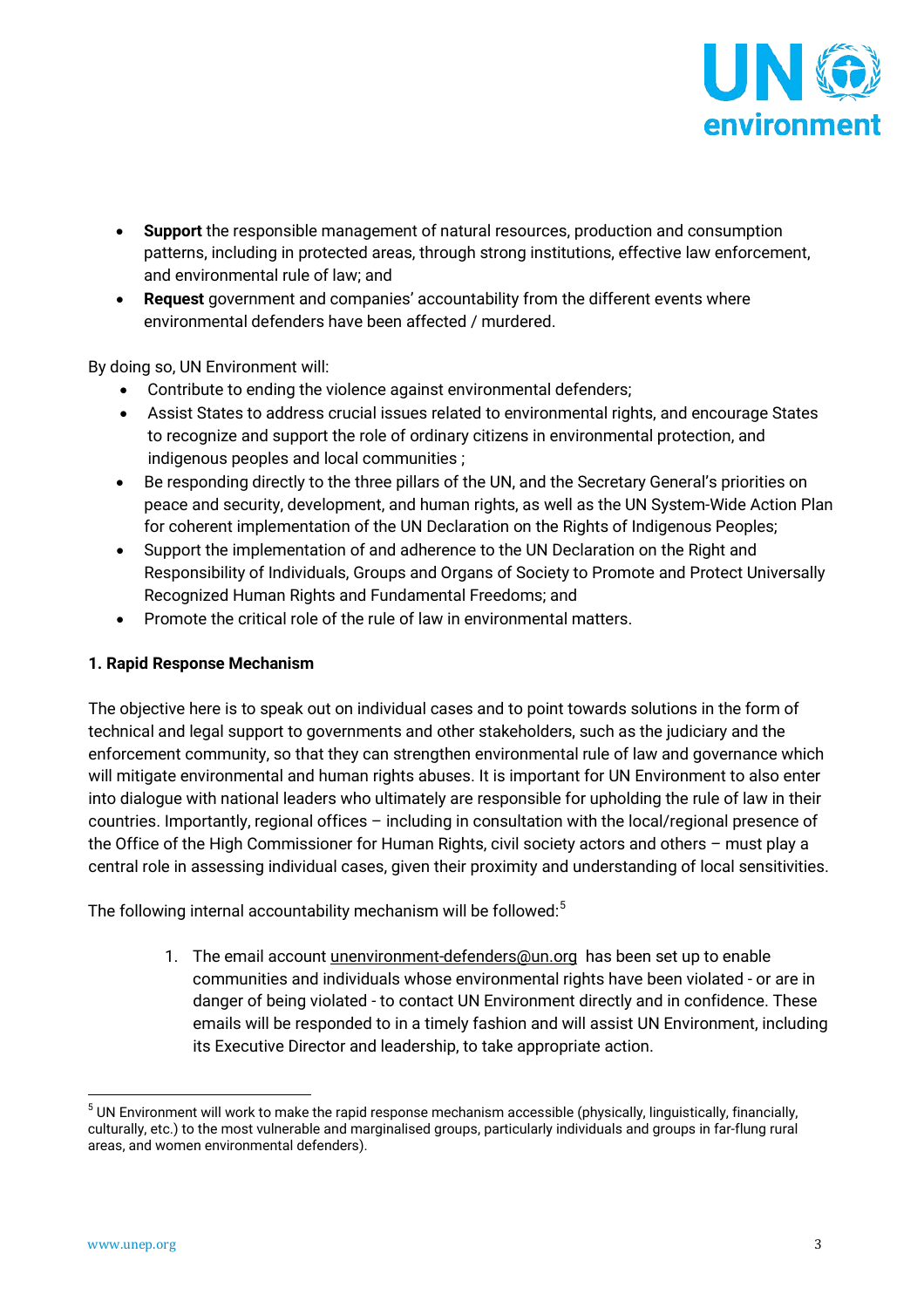

- 2. Regional Directors/Offices are responsible for identifying and vetting cases to which UN Environment leadership should respond. Regional Directors/Offices will be supported in this by the Law Division and the Civil Society Unit;<sup>[6](#page-3-0)</sup>
- 3. The Law Division has developed a communications template to guide UN Environment's public response to acts committed against environmental defenders; and
- 4. The Executive Office media team will draft all statements/responses to be made by the Executive Director, Deputy Executive Director or Regional Directors in coordination with the relevant regional offices and others.

This internal accountability mechanism and process will also include a gender-responsive approach in bringing to light stories and amplifying voices of environmental women human rights defenders, thus advancing their legitimacy in society and raising public awareness on the gendered nature of environmental rights violations.

# **2. Legal Assistance**

UN Environment is seen as a global leader in the area of environmental rule of law, of which the human rights and environment nexus is an essential element. In light of the growing importance of environmental rights worldwide, UN Environment will step up its substantive work to strengthen the prevention, mitigation and investigation of, as well as response to, any environmental and human rights violations environmental defenders are subjected to. This includes building on and scaling-up UN Environment's existing work to provide resources and tools for engagement by all relevant stakeholders on the issue of environmental defenders:

- 1. Enhancing work with the UN Special Rapporteur on Human Rights and the Environment, the UN Special Rapporteur on the situation of human rights defenders, the Office of the High Commissioner on Human Rights and others, to strengthen the capacity of States and citizens to understand and operationalize the linkages between human rights and the environment;
- 2. Strengthening strategic partnerships with the UN Office of the High Commissioner for Human Rights<sup>[7](#page-3-1)</sup> as well as the Special Rapporteurs on Human Rights and Environment, Human Rights Defenders, the Rights of Indigenous Peoples, and other UN human rights

<span id="page-3-0"></span> $6$  This will include strengthening partnerships with civil society organisations working at the grassroots levels to be able to bring to the attention of UN Environment situations affecting people, including women environmental defenders, living<br>in far-flung and rural areas.

<span id="page-3-1"></span> $<sup>7</sup>$  UN Environment will explore its role in treaty body reviews and Universal Periodic Reviews. The country reviews in the</sup> different processes can be enriched by the analysis of UN Environment with regard to the protection of the environment, the situation of environment defenders, commitments to the 2030 Agenda, and the Paris Agreement.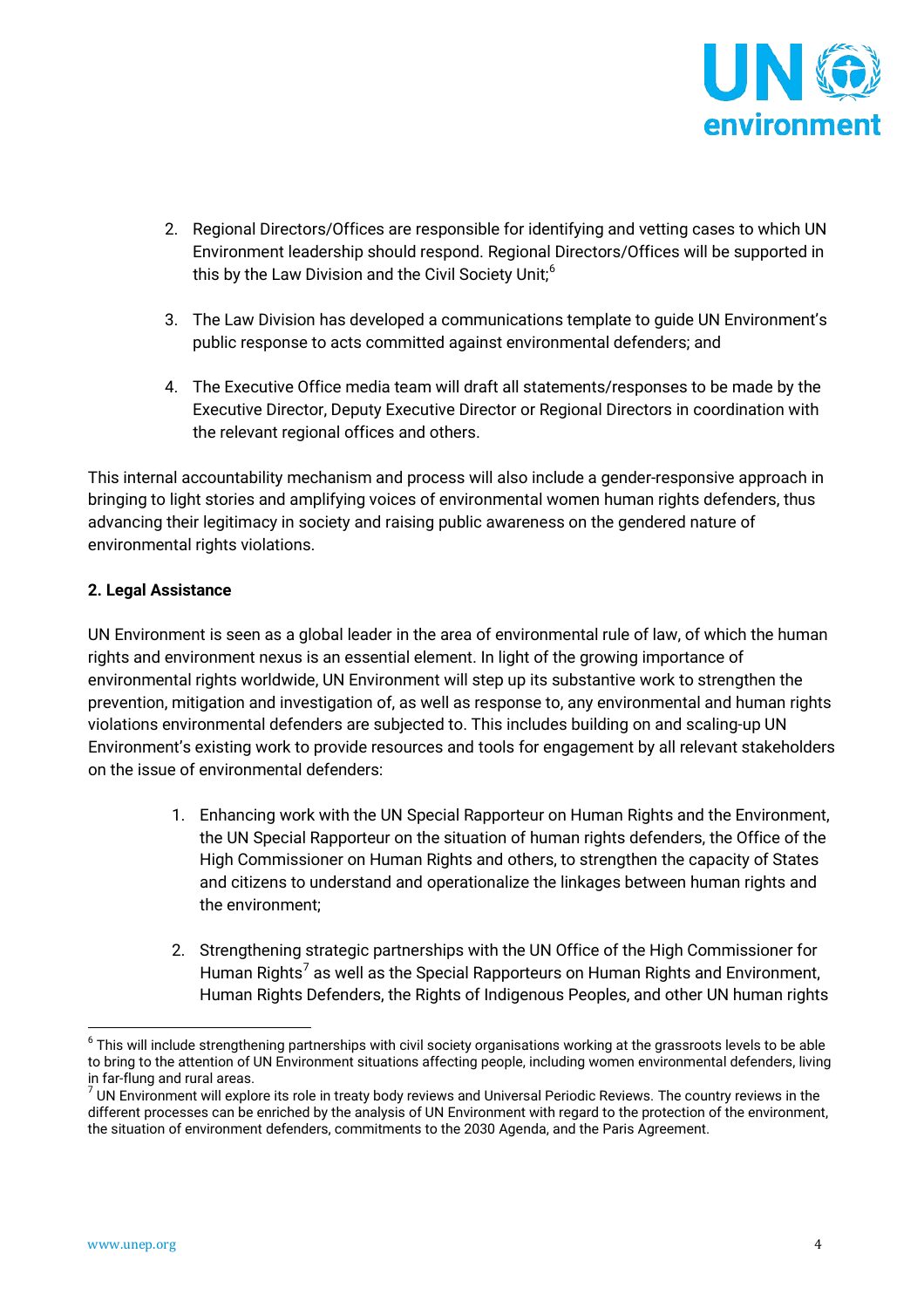

experts in order to support joint action and common responses on human rights defenders. These partnerships will identify environment defenders and take action to protect them. The relevant mandates and UN Environment will cooperate in deciding when and how to communicate concerns to a member state;

- 3. Furthering its work to promote Principle 10 of the Rio Declaration on Environment and Development and supporting regional negotiation processes for a legally binding agreement that ensures access to information, public participation and justice in environmental matters.
- 4. Developing tools and resources on environmental rights for environmental defenders and other stakeholders, for example building on the existing online resource portal led by the Special Rapporteur on Human Rights and the Environment and supported by UN Environment: [http://www.environment-rights.org/;](http://www.environment-rights.org/)
- 5. Working with countries and institutions (at all levels local, national, regional, and international) to strengthen their laws and capacities to implement them to ensure that where environmental conditions interfere with basic rights, mechanisms for protecting those rights (and the people defending them) are in place as important preconditions for fair, just and sustainable development as well as peace and security;
- 6. Engaging closely and strategically with civil society in general, and indigenous peoples in particular;
- 7. Engaging judges worldwide to improve access to justice in environmental matters including through establishing and supporting networks for judicial cooperation and the sharing of information between judges; and
- 8. Engaging other sectors of stakeholders with the aim of promoting environmental human rights education and awareness.

# **3. Environmental Rights Initiative and Campaign**

At the end of it all, it is about people and the environment. A new Environmental Rights Initiative and Campaign (to be launched in 2018) will build an even more impactful work stream and legacy for UN Environment in the field of environmental rights and environmental defenders reaching millions of people. The goal is to raise awareness about environmental rights and to make them work for people and the planet, including assisting environmental defenders who are facing hardships.

The Environmental Rights Initiative and Campaign will put people at the center of environmental rights, engage them in a conversation about these rights and achieve its goals through a broad set of partnerships including with governments, parliamentarians, judges, the business sector, regional bodies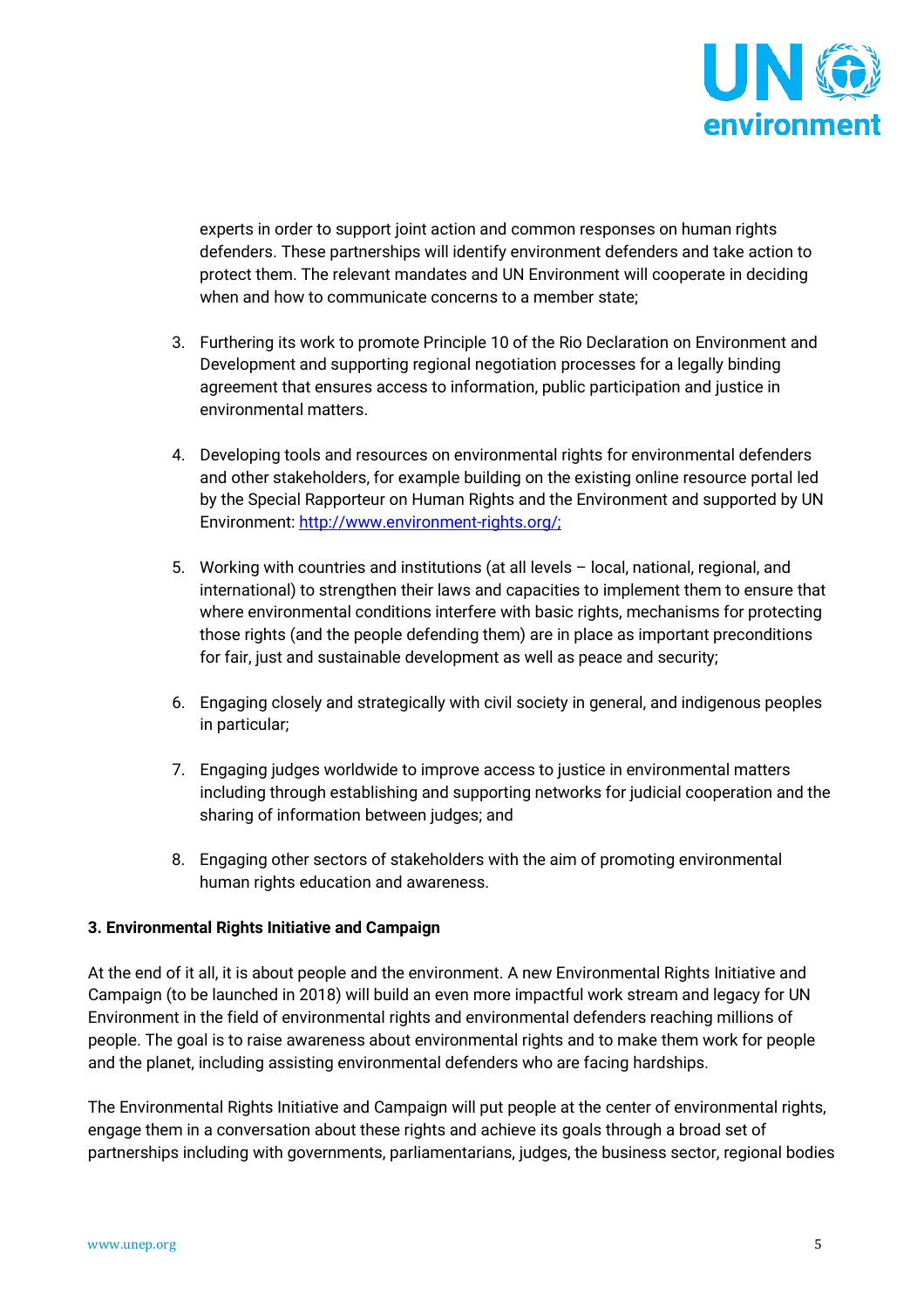

and courts on human rights, and others. Amongst others, the Environmental Rights Initiative and Campaign will:

- o Inform, educate and advocate on environmental rights;
- o Address and empower the people behind environmental protection;
- o Enhance capacities of state and non-state actors to understand and operationalize environmental rights;
- o Work with schools to inform the young generation about environmental rights;
- o Strengthen existing work to encourage implementation of human rights obligations related to the environment, including biological and cultural diversity;
- o Disseminate information on environmental rights to the public and particularly to vulnerable populations and indigenous peoples;
- o Raise awareness on the role of environmental rights (and environmental defenders) in promoting the 2030 Agenda and in implementing its environmental dimension. Supporting the work of environmental defenders is important, and violence against these people is not only a human rights issue, but it diminishes the potential for achieving the Sustainable Development Goals;
- o Advocate for and support the agenda for environmental justice and rights of environmental defenders in ongoing processes at the level of the UN Human Rights Council, including processes around the proposed binding treaty on business and human rights; and
- o Support efforts to establish networks of environmental human rights defenders to connect and share experiences and information.

#### **4. Scaling up of existing and building new partnerships**

In implementing all of the above, UN Environment will form a broad coalition of partners, including both, state and non-state actors, such as: UN agencies and programmes (including the Special Procedures of the Human Rights Council), governments, intergovernmental agencies (including the Organisation of American States), the private sector (including extractives, chemicals, tourism, and other industries), international financial institutions, faith-based organizations $^8$  $^8$  and other civil society organizations, $^9$  $^9$  lawand policy-makers, judges, prosecutors, national human rights institutions, regional human rights organizations, and regular citizens, including indigenous and local communities and their leaders. UN Environment will develop long-term collaborations and relationships with local, national, regional and international networks of environmental defenders, including women human rights defenders; to invite their expertise and experience to inform the work of UN Environment in all relevant forums, conferences, consultations; and, to ensure meaningful representation of environmental defenders, including women human rights defenders, from diverse regions. UN Environment will also work closely with civil society organizations to mobilize resources to provide support to environmental defenders.

<span id="page-5-1"></span><span id="page-5-0"></span> $8$  Including religious and spiritual leaders.<br> $9$  Including community based organisations.